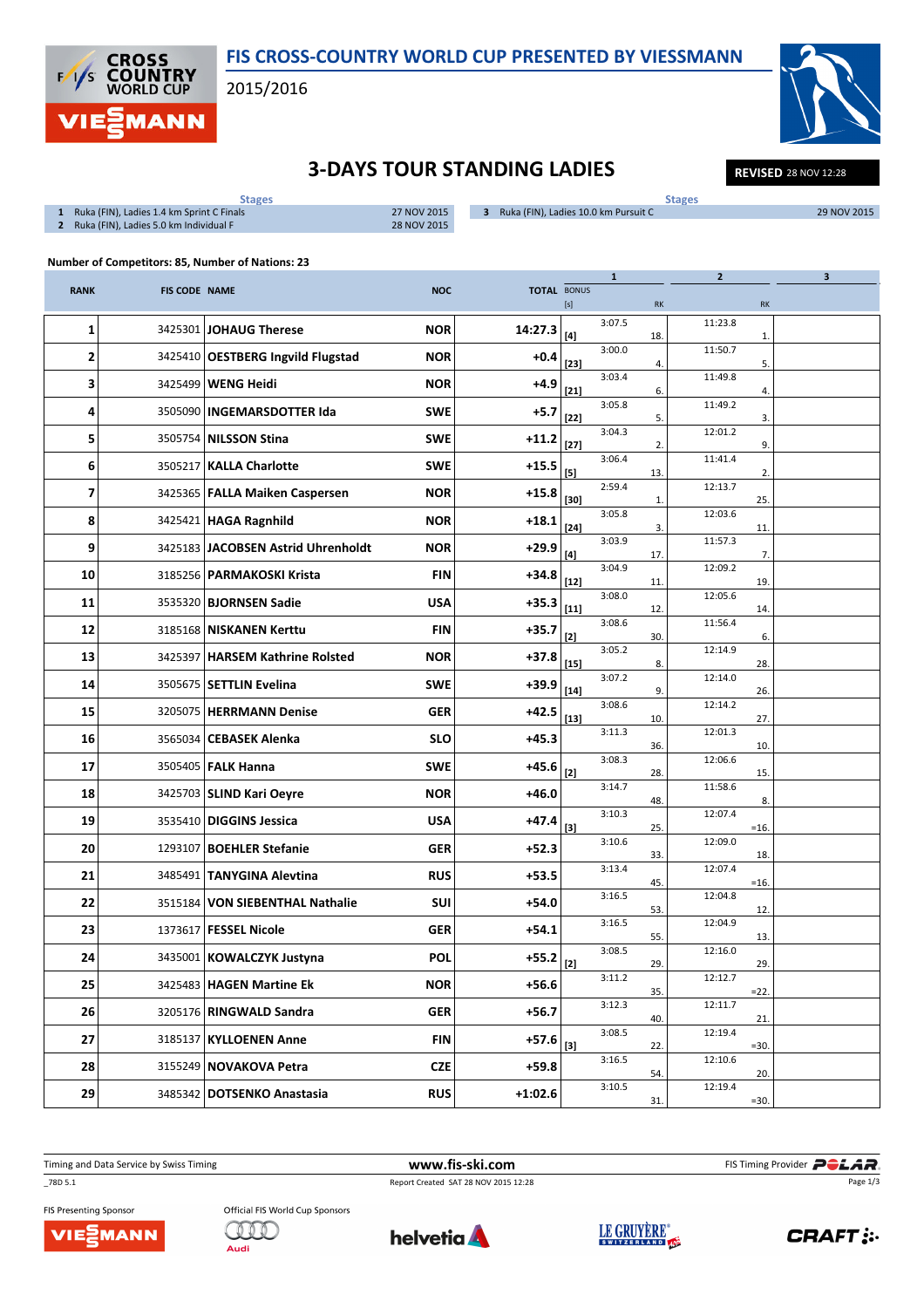



2015/2016



## **3-DAYS TOUR STANDING LADIES** REVISED 28 NOV 12:28

|             |                      |                                |            |           |                                                                                                                                                                                                            | $\mathbf{1}$ |     | $\mathbf{2}$      |     | 3 |
|-------------|----------------------|--------------------------------|------------|-----------|------------------------------------------------------------------------------------------------------------------------------------------------------------------------------------------------------------|--------------|-----|-------------------|-----|---|
| <b>RANK</b> | <b>FIS CODE NAME</b> |                                | <b>NOC</b> |           | <b>TOTAL BONUS</b>                                                                                                                                                                                         |              | RK  |                   | RK  |   |
| 30          |                      | 3505003 RYDQVIST Maria         | <b>SWE</b> | $+1:02.7$ |                                                                                                                                                                                                            | 3:16.6       | 56. | 12:13.4           | 24. |   |
| 31          |                      | 1255374   ROPONEN Riitta-Liisa | FIN        | $+1:04.3$ |                                                                                                                                                                                                            | 3:18.9       | 60. | 12:12.7<br>$=22.$ |     |   |
| 32          |                      | 3505449   SOEMSKAR Linn        | <b>SWE</b> | $+1:04.3$ | $[4]$                                                                                                                                                                                                      | 3:07.9       | 16. | 12:27.7           | 37. |   |
| 33          |                      | 3485221   SHAPOVALOVA Evgenia  | <b>RUS</b> | $+1:07.6$ | $[4] % \includegraphics[width=0.9\columnwidth]{images/TrDiS-Architecture.png} % \caption{The figure shows the number of parameters of the estimators in the left and right.} \label{TrDiS-Architecture} %$ | 3:08.6       | 19. | 12:30.3           | 44. |   |
| 34          |                      | 3535316   BRENNAN Rosie        | <b>USA</b> | $+1:08.7$ |                                                                                                                                                                                                            | 3:12.7       | 42. | 12:23.3           | 35. |   |
| 35          |                      | 3505445   OEBERG Jennie        | <b>SWE</b> | $+1:12.0$ |                                                                                                                                                                                                            | 3:11.7       | 38. | 12:27.6           | 36. |   |
| 36          |                      | 3485202   MATVEEVA Natalia     | <b>RUS</b> | $+1:12.8$ |                                                                                                                                                                                                            | 3:11.1       | 34. | 12:29.0           | 41. |   |
| 37          |                      | 3486239 BELORUKOVA Yulia       | <b>RUS</b> | $+1:13.8$ | $[2]$                                                                                                                                                                                                      | 3:07.3       | 27. | 12:35.8           | 49. |   |
| 38          |                      | 3665105   TIKHONOVA Yulia      | <b>BLR</b> | $+1:14.1$ |                                                                                                                                                                                                            | 3:11.4       | 37. | 12:30.0           | 42. |   |
| 39          |                      | 3295157   SCARDONI Lucia       | ITA        | $+1:14.4$ |                                                                                                                                                                                                            | 3:07.8       | 15. | 12:38.9           | 52. |   |
| 40          |                      | 3485510   KALSINA Polina       | <b>RUS</b> | $+1:14.8$ |                                                                                                                                                                                                            | 3:13.6       | 47. | 12:28.5           | 40. |   |
| 41          |                      | 3055067   STADLOBER Teresa     | <b>AUT</b> | $+1:15.3$ |                                                                                                                                                                                                            | 3:21.5       | 67  | 12:21.1           | 32. |   |
| 42          |                      | 3185114   MONONEN Laura        | <b>FIN</b> | $+1:15.5$ |                                                                                                                                                                                                            | 3:15.0       | 49. | 12:27.8           | 38. |   |
| 43          |                      | 3505434   WIKEN Emma           | <b>SWE</b> | $+1:15.7$ |                                                                                                                                                                                                            | 3:21.4       | 66. | 12:21.6           | 33. |   |
| 44          |                      | 3205224 KOLB Hanna             | <b>GER</b> | $+1:17.9$ | $[4]$                                                                                                                                                                                                      | 3:09.7       | 20. | 12:39.5<br>$=53.$ |     |   |
| 45          |                      | 3565002   FABJAN Vesna         | <b>SLO</b> | $+1:19.9$ |                                                                                                                                                                                                            | 3:18.9       | 61. | 12:28.3           | 39. |   |
| 46          |                      | 3486057   STOROZHILOVA Daria   | <b>RUS</b> | $+1:19.9$ |                                                                                                                                                                                                            | 3:13.5       | 46. | 12:33.7           | 47. |   |
| 47          |                      | 3295144   DEBERTOLIS Ilaria    | <b>ITA</b> | $+1:20.7$ |                                                                                                                                                                                                            | 3:15.4       | 51. | 12:32.6           | 45. |   |
| 48          |                      | 3485759 ZHUKOVA Natalia        | <b>RUS</b> | $+1:21.3$ |                                                                                                                                                                                                            | 3:25.7       | 76. | 12:22.9           | 34. |   |
| 49          |                      | 3565039 RAZINGER Nika          | <b>SLO</b> | $+1:23.3$ |                                                                                                                                                                                                            | 3:13.2       | 44. | 12:37.4           | 50. |   |
| 50          |                      | 3565053   EINFALT Lea          | <b>SLO</b> | $+1:24.7$ |                                                                                                                                                                                                            | 3:18.7       | 59  | 12:33.3           | 46. |   |
| 51          |                      | 3486010 NEPRYAEVA Natalia      | <b>RUS</b> | $+1:25.3$ |                                                                                                                                                                                                            | 3:13.1       | 43. | 12:39.5<br>$=53.$ |     |   |
| 52          |                      | 3535304 CALDWELL Sophie        | <b>USA</b> | $+1:25.4$ | [3]                                                                                                                                                                                                        | 3:09.9       | 23. | 12:45.8           | 56. |   |
| 53          |                      | 3185447   LYLYNPERA Katri      | <b>FIN</b> | $+1:26.6$ | [3]                                                                                                                                                                                                        | 3:08.5       | 21. | 12:48.4           | 58. |   |
| 54          |                      | 3535124 SARGENT Ida            | <b>USA</b> | $+1:27.3$ | $[16]$                                                                                                                                                                                                     | 3:10.4       | 7.  | 13:00.2           | 68. |   |
| 55          | 3295088              | DE MARTIN TOPRANIN Virginia    | <b>ITA</b> | $+1:27.8$ |                                                                                                                                                                                                            | 3:16.4       | 52. | 12:38.7           | 51. |   |
| 56          |                      | 3155111 GROHOVA Karolina       | <b>CZE</b> | $+1:28.8$ | $[3]$                                                                                                                                                                                                      | 3:10.1       | 24. | 12:49.0           | 59. |   |
| 57          | 3535261              | <b>STEPHEN Elizabeth</b>       | <b>USA</b> | $+1:37.5$ |                                                                                                                                                                                                            | 3:34.6       | 84. | 12:30.2           | 43. |   |
| 58          | 3705003              | <b>PROCHAZKOVA Alena</b>       | <b>SVK</b> | $+1:38.7$ |                                                                                                                                                                                                            | 3:19.8       | 62. | 12:46.2           | 57. |   |
| 59          |                      | 3535021 GREGG Caitlin          | <b>USA</b> | $+1:39.9$ |                                                                                                                                                                                                            | 3:31.6       | 81. | 12:35.6           | 48. |   |
| 60          |                      | 3695022 SERDYUK Kateryna       | <b>UKR</b> | $+1:41.9$ |                                                                                                                                                                                                            | 3:24.6       | 75. | 12:44.6           | 55. |   |
| 61          |                      | 1255665   SAARINEN Aino-Kaisa  | <b>FIN</b> | $+1:45.3$ |                                                                                                                                                                                                            | 3:17.6       | 57. | 12:55.0           | 62. |   |

\_78D 5.1 Report Created SAT 28 NOV 2015 12:28

Timing and Data Service by Swiss Timing **WWW.fis-ski.com WWW.fis-Ski.com** FIS Timing Provider **PCLAR**. Page 2/3

FIS Presenting Sponsor VIEZMANN Official FIS World Cup Sponsors GHIO Audi